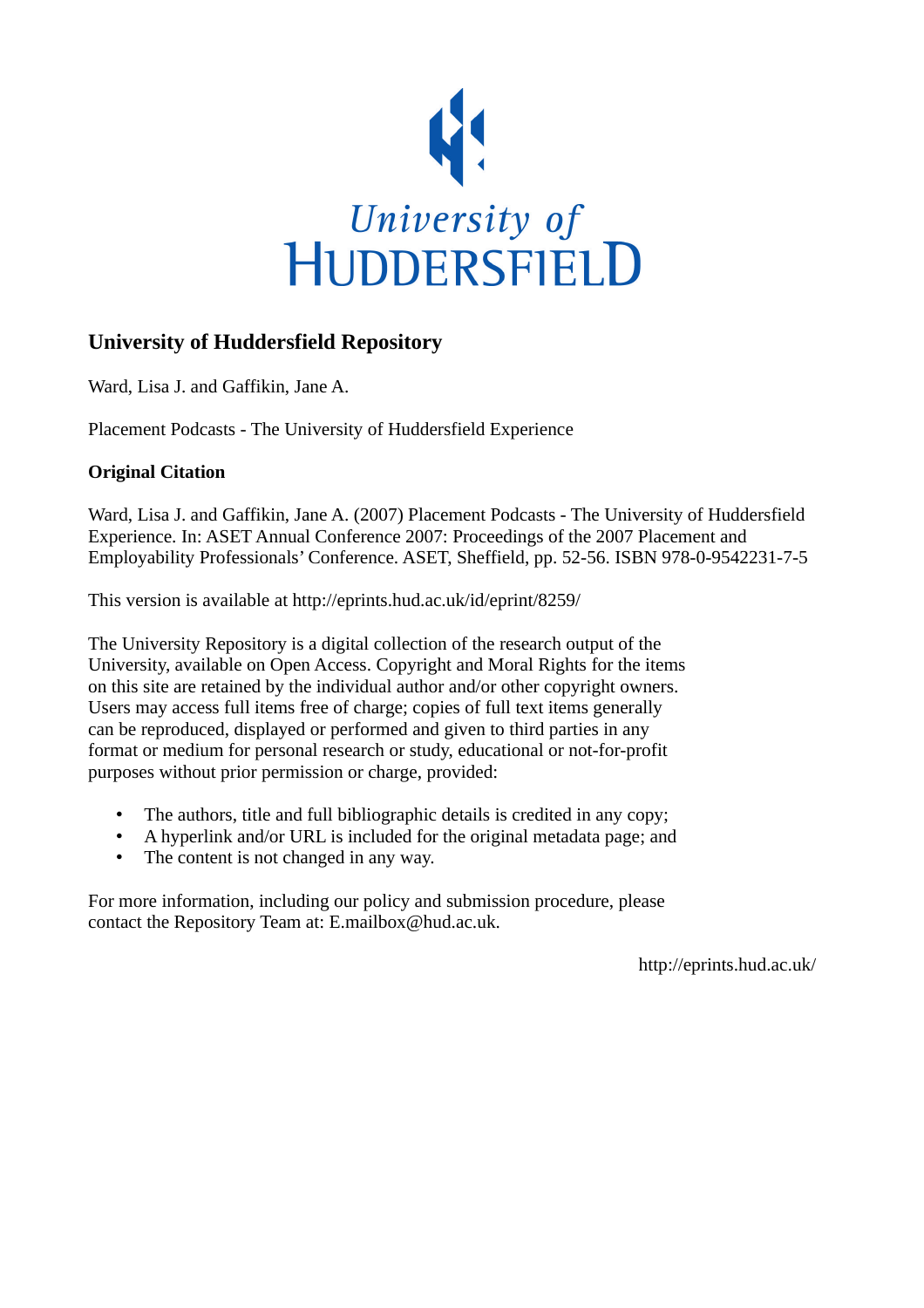#### **Lisa Ward and Jane Gaffikin University of Huddersfield**

## **Placement Podcasts – The University of Huddersfield Experience**

### **BACKGROUND**

The University of Huddersfield is "top for teaching quality among all the new universities in the North of England" (THES League Table, 2005) [1] and "top new university in the UK for customer satisfaction among its students" (THES student satisfaction survey, 2006) [2]. It is also one of the top five providers of sandwich education in the UK [3]. The University comprises seven Schools of study:

- Four Schools widely involved in Sandwich Education. This normally means a four year undergraduate degree, with the entire third year spent in industry or commerce:
	- School of Computing and Engineering
	- Huddersfield University Business School
	- School of Applied Sciences
	- School of Art and Design
- Two Schools with integral / professional work placements. This is normally where students are training for a profession such as nursing, teaching or social work. Each subject area has it's own clearly defined objectives for work related placement experiences:
	- School of Human and Health Sciences. (This school also pioneered the first UK work placements in Politics and History.)
	- School of Education and Professional Development
	- School of Music, Humanities and Media.
		- Mixture: Music Technology Sandwich Course, History Work Placements.

The University of Huddersfield and its predecessor institution Huddersfield Polytechnic has always had a strong reputation for providing high quality sandwich education. However in recent years it has became apparent that students are not taking up the opportunities offered for sandwich placements. In line with UK wide trends, an average of only 50% of students who are enrolled on sandwich courses are taking up a work placement. Anecdotal evidence gained from delegates at ASET (Association for Sandwich Education and Training) would indicate that this is a national issue, that has grown considerably since the beginning of the 1990's. Research into this area, carried out by Little and Harvey [4] shows that the reasons are complex and varied. These include:

- Financial, students unwilling to 'add' an extra year to their degree courses feeling that they just want to get the qualification and then find permanent employment on completion.
- 'Peer pressure', if friends have decided against taking a placement individuals don't want to be left behind.
- More students living at the family home whilst studying and being reluctant to work away from home.

Research has been carried out by the author [5] at the University of Huddersfield and presented at a joint Higher Education Academy (HEA) and Higher Education Careers Service Unit (HECSU) Conference in June 2006. It showed that our students who complete a one-year work placement as part of their degree tend to get better jobs, better degrees and slightly higher salaries than their counterparts who study full-time. With this in mind it is important that as a University we do everything that we can to support our students who go on work placements.

A strategic decision was taken by the University's most senior managers, that from the start of the new fee regime in October, 2006 Huddersfield University would lead the way in promoting work placements, by not charging course fees to our third year undergraduates on sandwich placements.

## **AIM OF THE PROJECT**

The aim of the project is to provide resources in a variety of formats that can be accessed by all students to encourage them to go on placement. A core 'film' has been made to emphasis the benefits of placements. This is complemented by twelve individual case studies, which students can watch at their own leisure.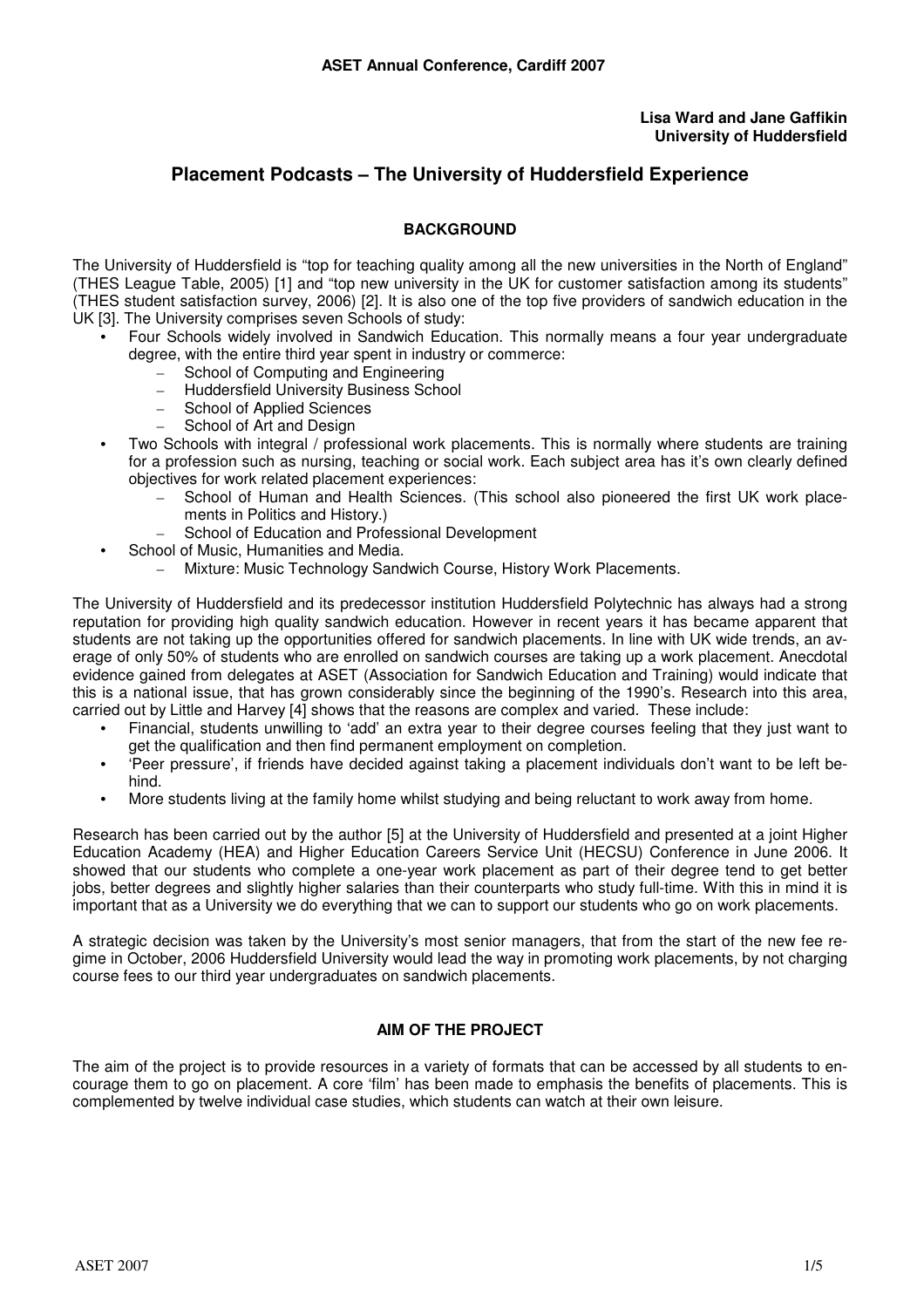#### **THE CASE STUDY APPROACH**

Using case studies has long been established as an effective method for encouraging students to go on placements. Examples exist at most Universities of this approach. In recent years the advent of the Internet and specifically of the 'blog' has increased the range of materials available for students to learn more about the placement experience.

#### **A UNIVERSITY WIDE RESOURCE**

Each of the Schools of study hosts their own events to encourage students to go on placement. This often involves asking previous students to come and talk to others. The returning students are generally very positive about their experiences, and recommend that others go on placement. However, due to time constraints normally no more than three students are asked to speak at such events. This may mean that only limited parts of the placement experience are explored. This project has provided a bank of placements resources which can be used by a variety of people:

- Students choosing to/or deciding whether to go on placement.
- Placement tutors and staff in placement offices wanting to encourage students to go on placement can point students to the resources as and when the need arises.
- Staff organising student placement events or open days can use the resources as part of the event.
- International students can use the resources either for choosing the University or for help with placements.

#### **RESOURCE FORMATS**

The resources are being provided in a variety of formats in order to capture as large an audience as possible, in particular:

- A DVD distributed to placement offices, the Careers Service and other departments within the University which have an interest in encouraging students to undertake placements.
- A sample of the resources are being formatted for inclusion on the University website and/or Intranet e.g. as part of an e-prospectus
- The resources can be made available in the appropriate format via the University website, Intranet and/or the University's virtual learning environment for students to download to mobile phone or similar device.

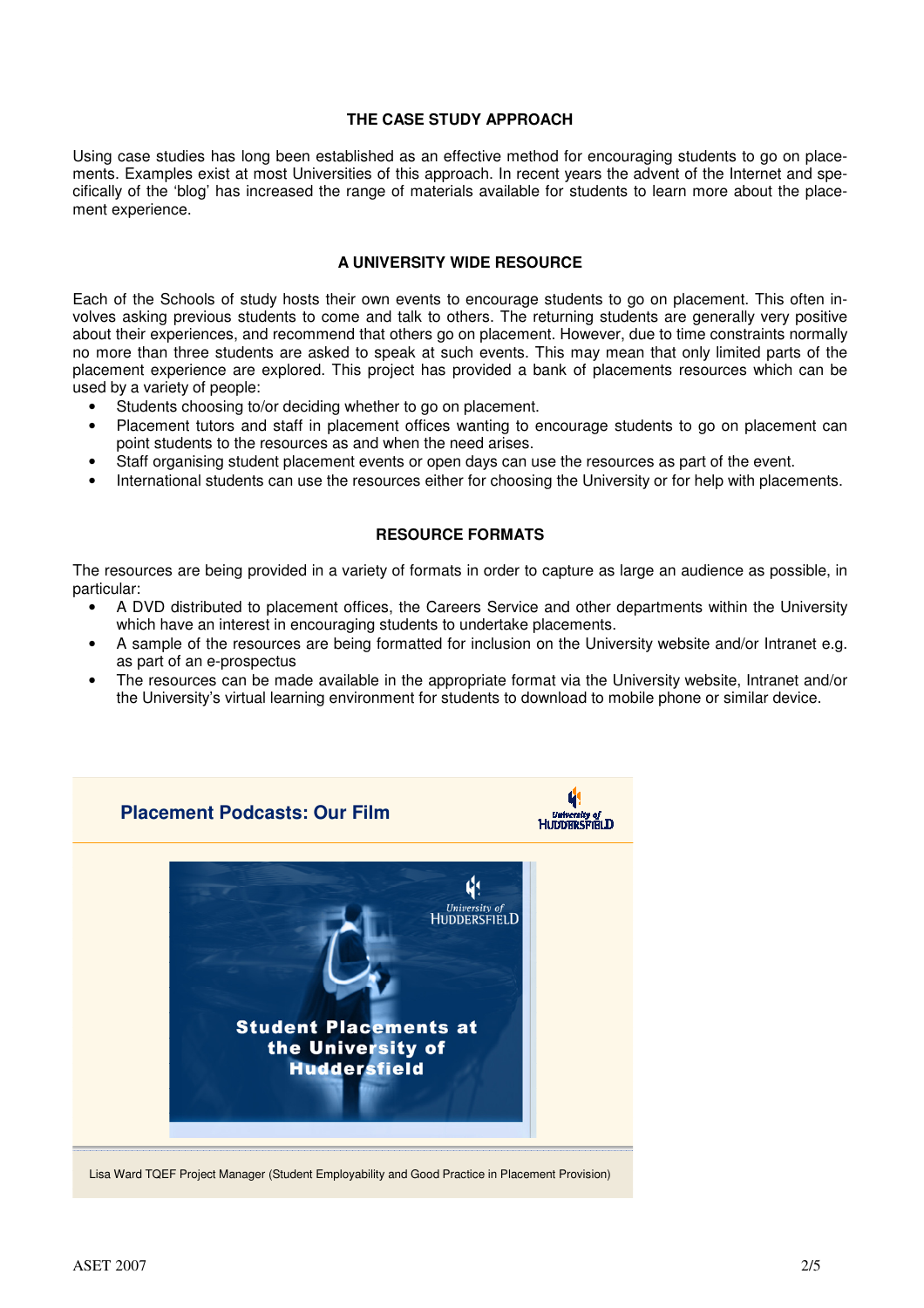





Lisa Ward TQEF Project Manager (Student Employability and Good Practice in Placement Provision)



Lisa Ward TQEF Project Manager (Student Employability and Good Practice in Placement Provision)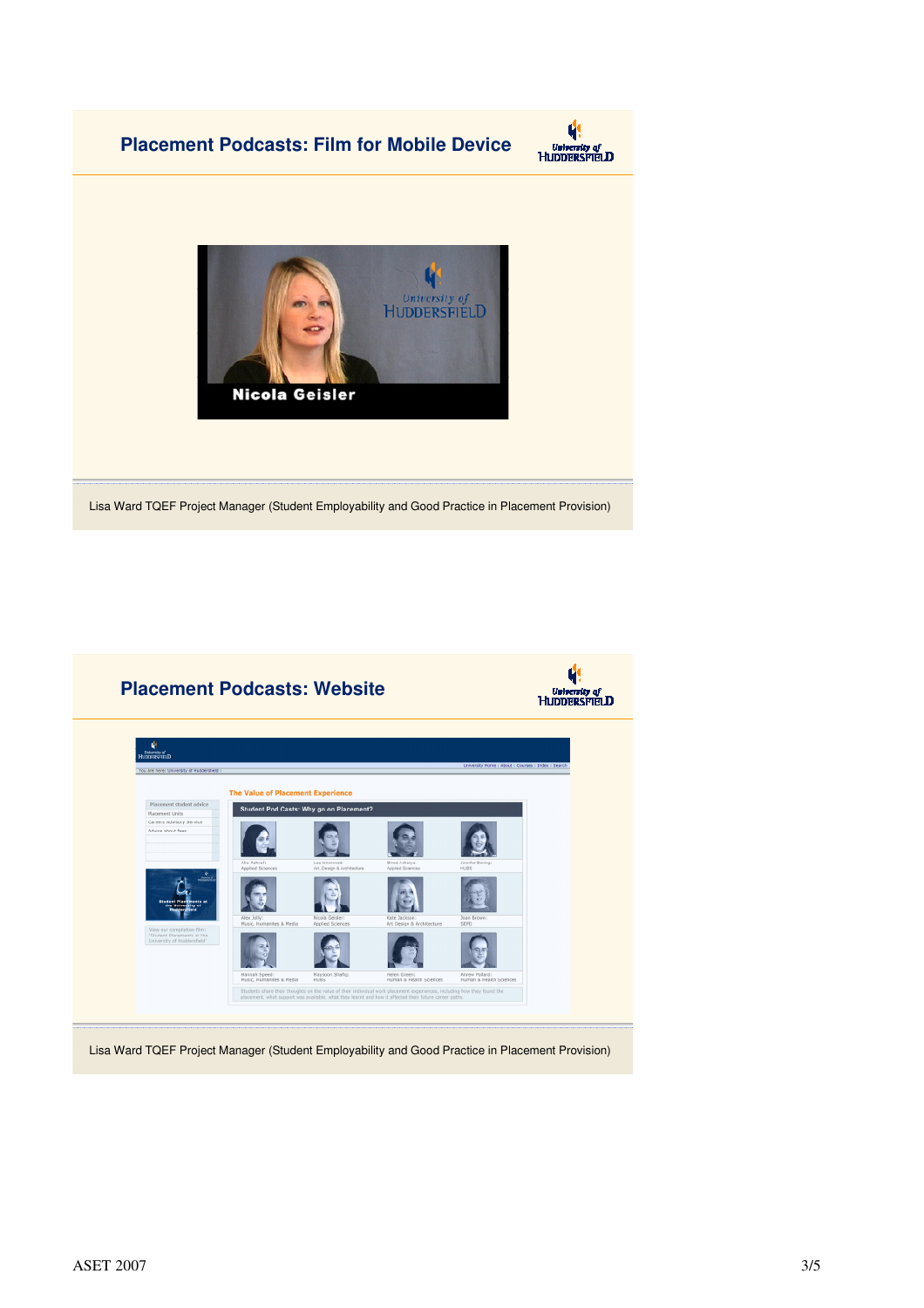### **PRODUCTION STAGES**

#### **Stage 1: Selection**

Initially students interested in participating in the project were invited to submit a short form providing details of their placement role, what advice they would give to other students and why we should choose them. We received a good response and selected students from all over the University to talk about their placement experience. To ensure as wide a cohort as possible, we chose students from different schools of study, different backgrounds and with differing forms of work experience. We also chose students for whom English was not their first language. It was felt it was important to pick a representative sample and not just those who could be considered to be 'high flyers'.

### **Stage 2: Filming**

Video and audio recordings were made of each student, answering a set of pre-prepared questions. The questions were carefully formulated in order to elicit a positive response from the students. For example they were asked what were the 'challenges and highlights'. This was to support the aim of the project to encourage students to go on placement. It was felt that it was important for the students to come across as naturally as possible; so an informal setting was chosen and the interview and filming itself was relatively low-key. Students were encouraged to express themselves in their own words. Our initial estimate was that each interview would last around 5 minutes, however this proved to be misjudged with most taking 10 minutes and some longer.

### **Stage 3: Editing**

An initial edit was produced of each student's interview with any repetition being removed and salient points being emphasised in text. Due to the length of the initial films this proved to be a fairly time consuming undertaking. Individual films have been made of each case study, thereby allowing students to focus their viewing on their areas of interest.

A composite film has been made, covering the following questions:

- What was you reason for doing a placement and how did you obtain the placement?
- What did you learn; can you tell us about the challenges and highlights?
- Did your placement experience influence your future career plans/final year and has it increased your chances of securing employment?
- What advice would you give to other students considering going on placement?

The purpose of the composite film is to showcase the placement experience and can be used as a standalone film. We are now transferring the above resources to formats which are suitable for viewing and downloading via the web. This technology is currently being investigated; we are aware that video files are large and will need to be compressed appropriately. The editing is also being considered – it is likely we will produce much smaller chunks of content. Due to file size there is bandwidth issues associated with streaming video (where video is continuously received by the viewer whilst being delivered by the provider). Audio files are much smaller so one possibility is to offer audio versions over the web with the option to download (rather than stream) the video clips. These could be provided in formats suitable for display on a variety of devices as well as a PC.

### **Stage 4: Feedback and Evaluation**

An initial viewing has been held with participating students, staff from the School based Placement Units, Careers Service and other interested parties. We asked for their feedback and evaluation, which has been incorporated where feasible.

### **Stage 5: Future Directions**

Once this first phase of the project is complete we plan to undertake a second round of student interviews. We are also investigating the possibility of filming and interviewing a small sample of student's currently on placement along with their employers. We feel that showcasing the employer's perspective would add an extra dimension. This additional material could be used to make a second DVD and also be hosted on the web.